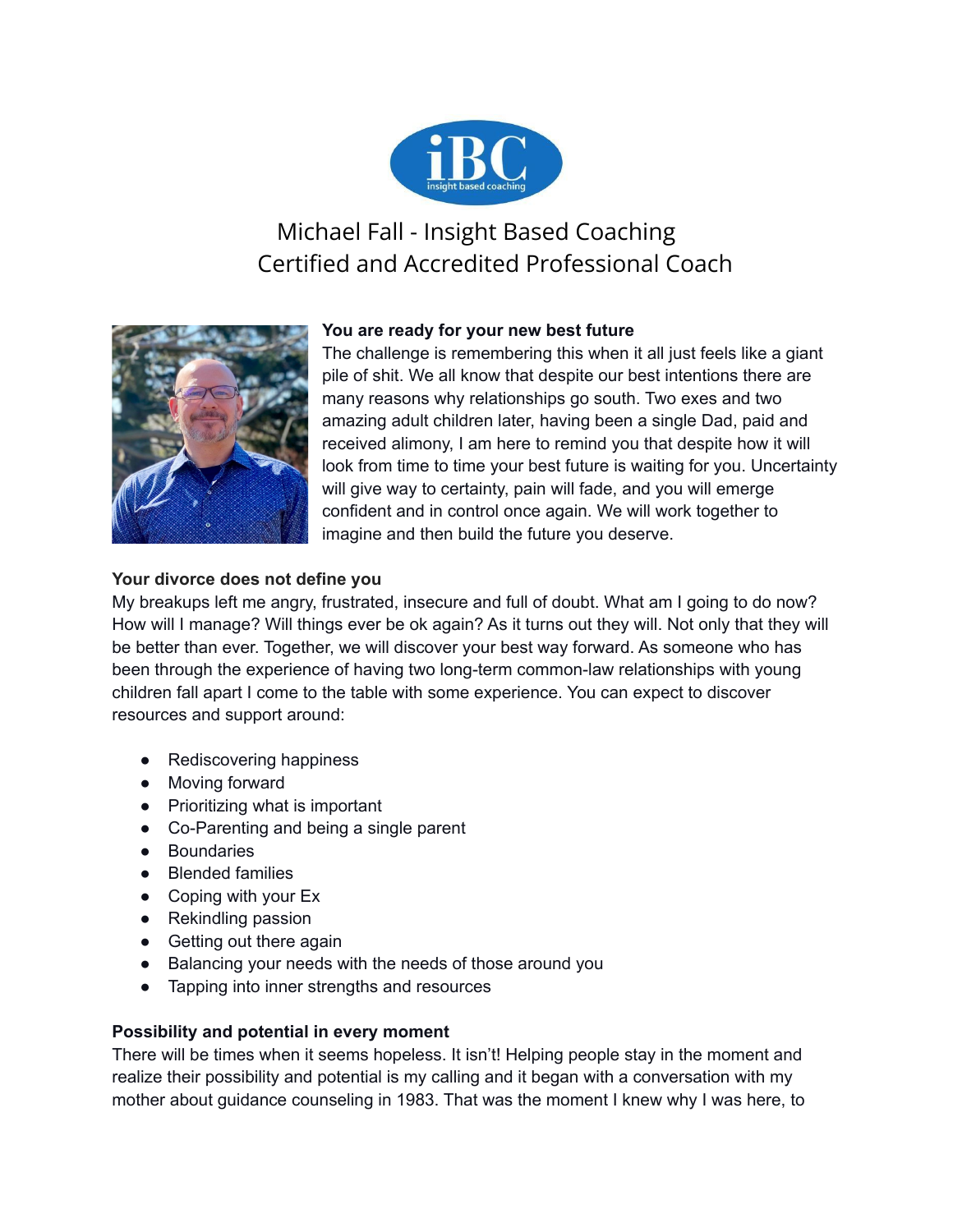awaken the possibility and potential in all of us. My purpose and belief in my clients allows me to help those I serve to flourish.

#### **Passionate about finding solutions**

I love helping clients find solutions that resolve issues and realize their objectives through easygoing yet revealing and transformative coaching sessions. Witnessing a client shift from worrying about their problems to seeing clear solutions and next steps just lights me up.

#### **Kind words from my clients**

"My coaching with Michael was among the best I have experienced. Michael was not only able to stay with me throughout the full array of my thought processes, but he also nudged me ever-so-gently into what can only be described as deeply insightful realizations which truly propelled me back to the core of my inner balance, groundedness, and inspiration. Thank you, Michael, for helping me to see what was in plain sight all along. I can't speak highly enough of his skill as a coach and professional guide."

-Hospital Executive

"You've helped me to achieve all my stated goals without any huge bumps in the road. Your calm presence and focused listening were the vehicles of grace. There was no NEED for hurt, upheaval, suffering... just an easy meander to where I wanted to be. Thank you. You made it seem effortless."

-Entrepreneur

"I have found your work with me to be invaluable...uncovering elements I had been struggling with for months. You have a real talent for very quickly drawing out the solutions I was so desperate for and have fundamentally changed my view of coaching, turning it from a luxury to a 'must-have' for everyone." -Engineer

Discovering Michael was a true gift and working with him to unleash my full potential has been invaluable. In just 6 sessions, over 3 months, I was finally able to access what was always within me, transforming the visions and dreams I'd held for years into reality. - Entrepreneur

As the client, I set the pace and intention for our conversations, while Michael guided my thoughts into new territories. Suddenly I was smashing limiting beliefs and uncovering the strength and confidence to support my highest self. I felt immediate results in every session which led me to take new actions and in turn, quickly added up to measurable results -Food Addiction Counsellor.

Your ability to hold me as capable and resourceful at all times allowed me the space to get really clear on what was important to me. And your questions helped illuminate the resources I already have.

-Coach